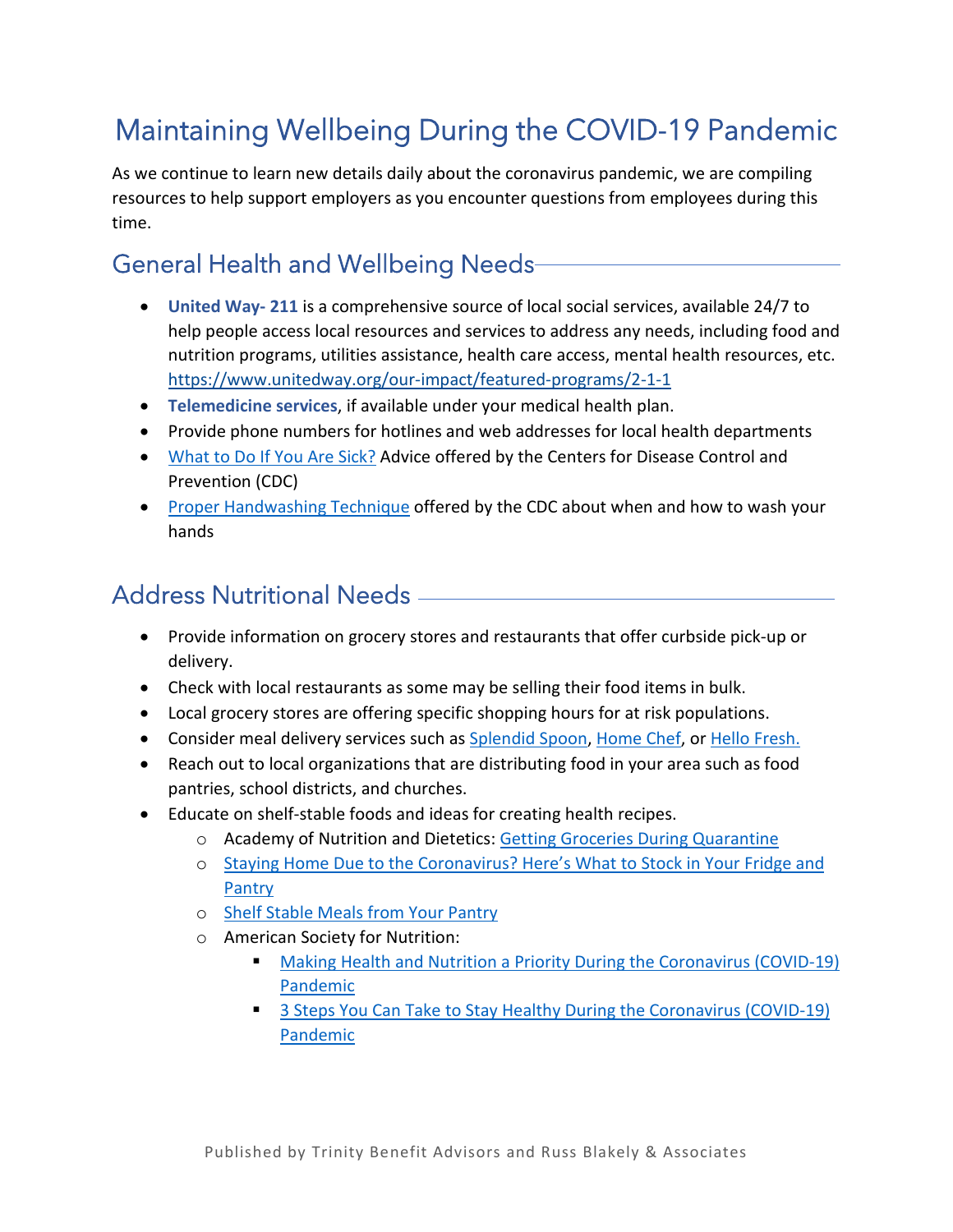# Addressing Medication Needs

People with chronic condition, such as diabetes, may be at higher risk for complications related to COVID-19.

### **Diabetes**

- Payment assistance for insulin: [www.insulinhelp.org](http://www.insulinhelp.org/)
- American Association of Clinical Endocrinology: Prescription Affordability Resource **[Center](http://prescriptionhelp.aace.com/)**
- Association of Diabetes Care & Education Specialists**:** [Insulin Cost-Saving Resource Guide](https://www.diabeteseducator.org/docs/default-source/practice/educator-tools/insulin-cost-saving-resources-3-4-19.pdf?sfvrsn=2)
- Assistance for **Type 1 Diabetes** prescription and insulin costs:
	- o Juvenile Diabetes Research Association: [Help with Your Diabetes Prescription](https://www.jdrf.org/t1d-resources/living-with-t1d/insurance/help-with-prescription-costs/)  [and Insulin Costs](https://www.jdrf.org/t1d-resources/living-with-t1d/insurance/help-with-prescription-costs/)
	- o Beyond Type 1: [Coronavirus \(COVID-19\) and Diabetes-What You Should Know](https://beyondtype1.org/coronavirus-and-type-1-diabetes/)

#### Medication Assistance/Discount Prescription Programs

- Familywize: [Prescription Discount Card](https://www.familywize.org/free-prescription-discount-card)
- GoodRx: [Prescription Discount Card](https://www.goodrx.com/discount-card)
- NeedyMeds[: Prescription Discount Card](https://www.needymeds.org/drug-discount-card)
- SingleCare**:** [Prescription Discount Card](https://www.singlecare.com/)

# Work from Home Resources

The shift from working from home in response to social isolation mandates related to COVID-19 can be challenging in terms of maintaining healthy habits and staying engaged with work.

• [Work from Home Playbook](https://cdn2.hubspot.net/hubfs/393154/_2020%20Content/Work-From-Home-Tip-Sheet.pdf) from Virgin Pulse can help build healthy habits while working from home. It includes resources on productivity, sleep, mental health, and physical health.

### Mental Health Resources

With the uncertainty and disruption of normal life due to the spread of COVID-19, these resources may be helpful in managing any related stress and anxiety that you or your employees may be experiencing.

- Promote EAP resources
- [Big Health](https://www.bighealth.com/) is offering access to two of their programs, **Sleepio and Daylight**, free of charge to help participants achieve better sleep and manage anxiety.